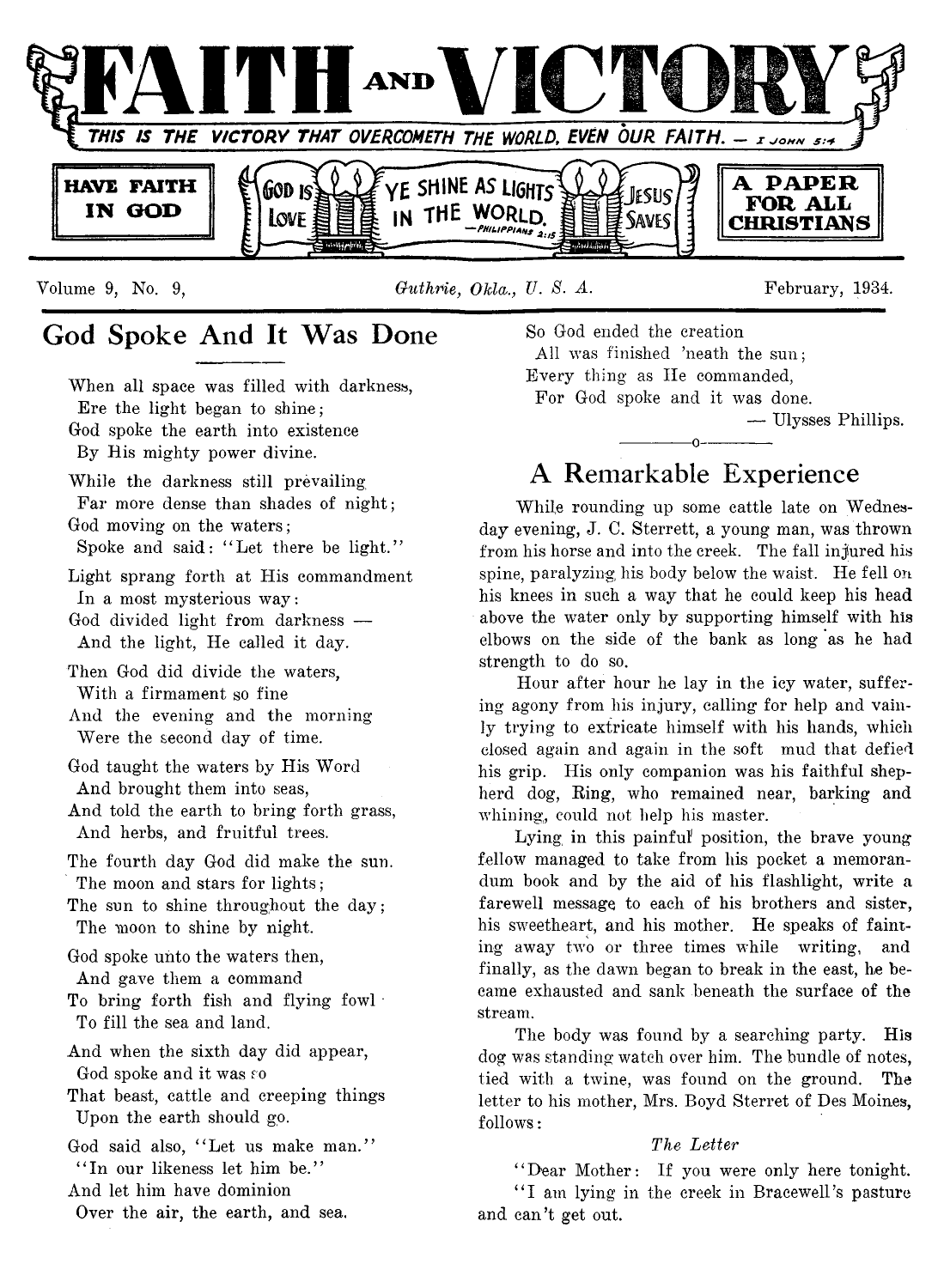fight it out until somebody hears me.

" Oh, if I had only listened to you and not rode the grey until I got a saddle blanket! God bless you, mother, I would be better off if I had always listened to your advice.

" Don't worry about me, for I sure feel that God is with me tonight. Oh, mother, I am so thankful that I was brought up in a Christian home. Dear brothers and sisters, live so you can always be prepared to die when you get in a place like this and think maybe you can't get out.

" All of your sins come up before you, but if you pray for God to. blot them out they will leave and peace and happiness comes in their place.

"I'm feeling better now; the water don't seem so cold as it did, only my head gets so dizzy sometimes I forget everything and seem to fall asleep awhile. Oh, if I could only get out of here I would do more toward bringing others to Christ.

"My legs are paralyzed and I can't reach anything with my hands.

"Maybe somebody will see my flashlight and come. I'm going to keep up as long as I have strength. I do want to see you all so much. There is a verse keeps running through my head and it is so beautiful. *' God so loved the world; that he gave His only begotten Son that whosoever believeth in Him should not perish but have everlasting life/*

"I suppose this writing will all be useless if I get out, but somehow I don't feel like I will.

"The roads are so bad and it looks so stormy and I have yelled until I can't make a sound above a whisper.

"I'm cramping awfully bad again. I'm getting so tired holding myself up to write. Imust rest again.

"My back is hurt some way. I can't write much more.

"I want to bid you all goodby. God bless you all. Goodby. It is getting light in the east and old Ring has come to me. He is barking on the bank and tries to reach me and lick my hands. He knows I am in trouble.

"Well, mother dear, it will soon be over. I'm in a hurry to go now. My suffering will be over forever. " $J_{0y}$ ."

Sterrett often expressed a desire to lead others to the Lord Jesus. When he returned from the Army at the close of the war, he told his mother he felt like he should go out in the world and work to bring souls to Christ. Whether he ever had the joy of seeing a friend won for the Lord we cannot sav,

" The water isn't very deep and I will try and but we believe his-desire has been fulfilled in a manner he never conceived of. Like Samson, he has accomplished more for God in his death than in his life. His testimony, given in the hour of weakness and dissolution, has reached more persons and with greater effectiveness than most Christians influence in a life time. His bereaved mother is still receiving letters from far and near, expressing sympathy and showing the influence that the reading of this account in the newspapers has had upon them.

> " God moves in a mysterious way. His wonders to perform." He gave Joy Sterrett the strength and the very means he required to leave a message, not only for the comfort of those dear to him, but as a voice from God to the people of the state and the nation, under circumstances calculated to stir the hearts of all and render the message effective. Who can fail to see in all circumstances, that God has spoken? It is another evidence of the fact that He is "long suffering, not willing that any should perish, but that all should come to repentance" (2 Peter 3:  $9$ .

> My reader, God is speaking to you. He has controlled all the chain of events that have worked together to bring this message to you at this moment. Then "hear, and your soul shall live"  $(Isa. 55: 3)$ . — Selected.

## **Are You Ready?**

------------- o-------------

In the parable found in the 22nd chapter of Matthew, Jesus says, 'that the kingdom of heaven is like unto a certain king, which made a marriage for his son, and sent forth his servants to call them that were bidden to the wedding: and they would not come. Again, he sent forth other servants.........But they made light of it, and went their ways, one to his farm, another to his merchandise. And the remnant took his servants, and entreated them spitefully, and slew them. The King was wroth.... and destroyed those murderers. Then saith he to his servants, The wedding is ready, but they which were bidden were not worthy. Go ye therefore into the highways and as many as ye shall find, bid to the marriage .... And the wedding was furnished with guests. And when the king came in to see the guests, he saw there a man which had not on a wedding garment; and he saith unto him, Friend, how camest thou in hither not having a wedding garment? And he was speechless."

There are many good truths in this parable. The wedding feast was prepared. On the cross Jesus said in His last breath, "It is finished,"  $-$  the plan of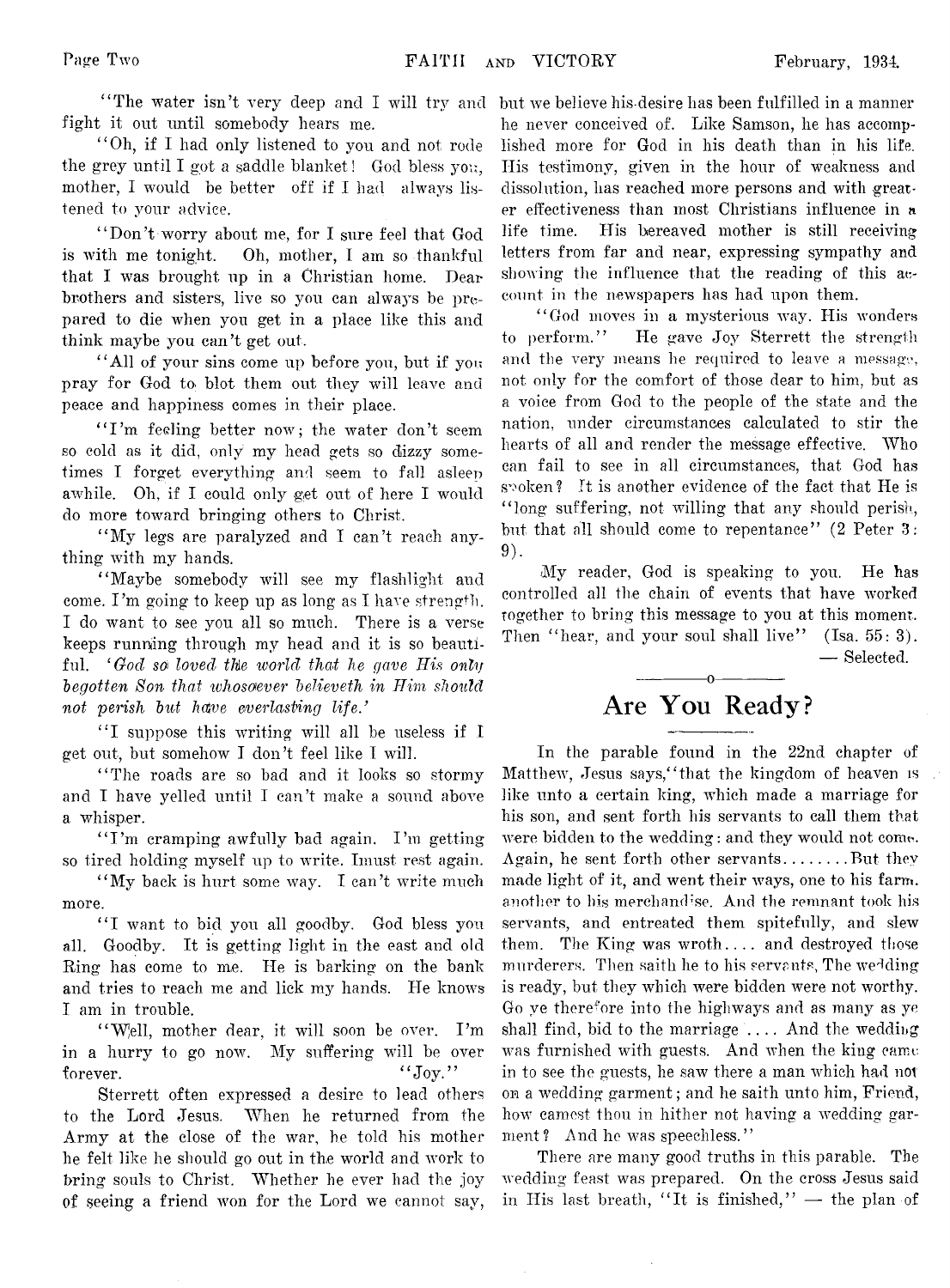salvation had been completed. It gives an account of the kingdom of heaven in the past, present and future. In the beginning of this gospel dispensation and since that time His servants have been sent to call people to the wedding. The gospel of glad tidings is preached and sinners are invited to come and get salvation. The parable says, "They would not come." How true in these days — many will not come. However, other servants are sent forth. We read that those who were called made light of it, and went their way, one to his farm, another to his merchandise, and also entreated the servants spitefully and slew them. See those who make light of the gospel and go their way — not regarding God's ways. They are taken up with the temporal, material things of the world. Many of the servants have been martyred for Jesus' sake. The king was wroth and said they were not worthy, so sent his servants to call those in the highways (honest ones in out-of-way places). The wedding was furnished with guests. The king came and found a man without a wedding garment. In some future day the Lord will come to see the guests. Some will be without a wedding garment, and all such will be speechless before the Judge. To be ready in that day we will need to answer the call and get on the wedding garment of salvation which is a passport to the wedding feast or heaven. Those without the garment will be cast Into outer darkness. In conclusion of the parable Jesus says, "For many are called, but few are chosen." Those who are chosen are those who continue faithful and keep clothed with the wedding garment which is a robe of righteousness. Read Rev. 19: 7 to 9 about the marriage of the Lamb.  $\qquad -L$ . D. Pruitt.

## ------------- o------------- **"LET NOT YOUR HEART BE TROUBLED"**

#### (John 14th chapter)

"Let not your heart be troubled." What a wonderful privilege! "Rejoice over persecutions," that is another. Praise the Lord! Brothers and sisters scattered abroad, isn't it wonderful that we have some one who can give us power and grace to rejoice over persecutions and to keep our hearts from being troubled. Also He says, "In my Father's house are many mansions. If it were not so, I would have told you. I go to prepare a place for you. And if I go and prepare a place for you, I will come\* again and receive you unto myself: that where I am there ye may be also." He says, "*I will*," (1st person denotes determination) so Jesus will come gain no matter what happens, and receive His chosen Bride that where He is, there we may be also. You

see beyond a doubt that Jesus is coming back again. Praise His name. 1 want to be in that number when the saints go marching in.

Saints, you who have a determination to go all the way with Jesus, let me exhort you by the authority of God's word that one of these days we are going to have the most historical day the world has ever known and ever will know. That day is coming fast. Each day that passes brings us 24 hours closer to that great historical day. 1 say to the children of God, "let not your heart be troubled," but rejoice over persecutions, as these are trying times.

A Sister in Christ, — Louise Wilson.

## ------------- o------------- **"Call Them In"**

- " Call them in"—the poor, the wretched, Sin-stained wanderers from the fold ; Peace and pardon freely offer:
- Can you weigh their worth with gold? "Call them in"-the weak, the weary

Laden with the doom of sin; Bid them come and rest in Jesus;

He is waiting—" Call them in."

- " Call them in"--the Jew, the Gentile; Bid the stranger to the feast;
- "Call them in"--the rich, the noble, From the highest to the least:
- Forth the Father runs to meet them; He has all their sorrows seen;

Robe and ring, and royal sandals Wait the lost ones—"Call them in."

"Call them in"-the mere professors, Slumbering, sleeping on death's brink; Naught of life are they possessors.

Yet of safety vainly think;

- Bring them in, the careless scoffers, Pleasure-seekers of the earth ;
- Tell of God's most gracious offers, And of Jesus' priceless worth.
- " Call them in"—the broken-hearted, Cowering 'neath the brand of shame;
- Speak Love's message low and tender, *7Twas for sinners Jesus came.*

See, the shadows lengthen round us, Soon the day-dawn will begin;

Can you leave them lost and lonely? *Christ is coming*—" Call them in."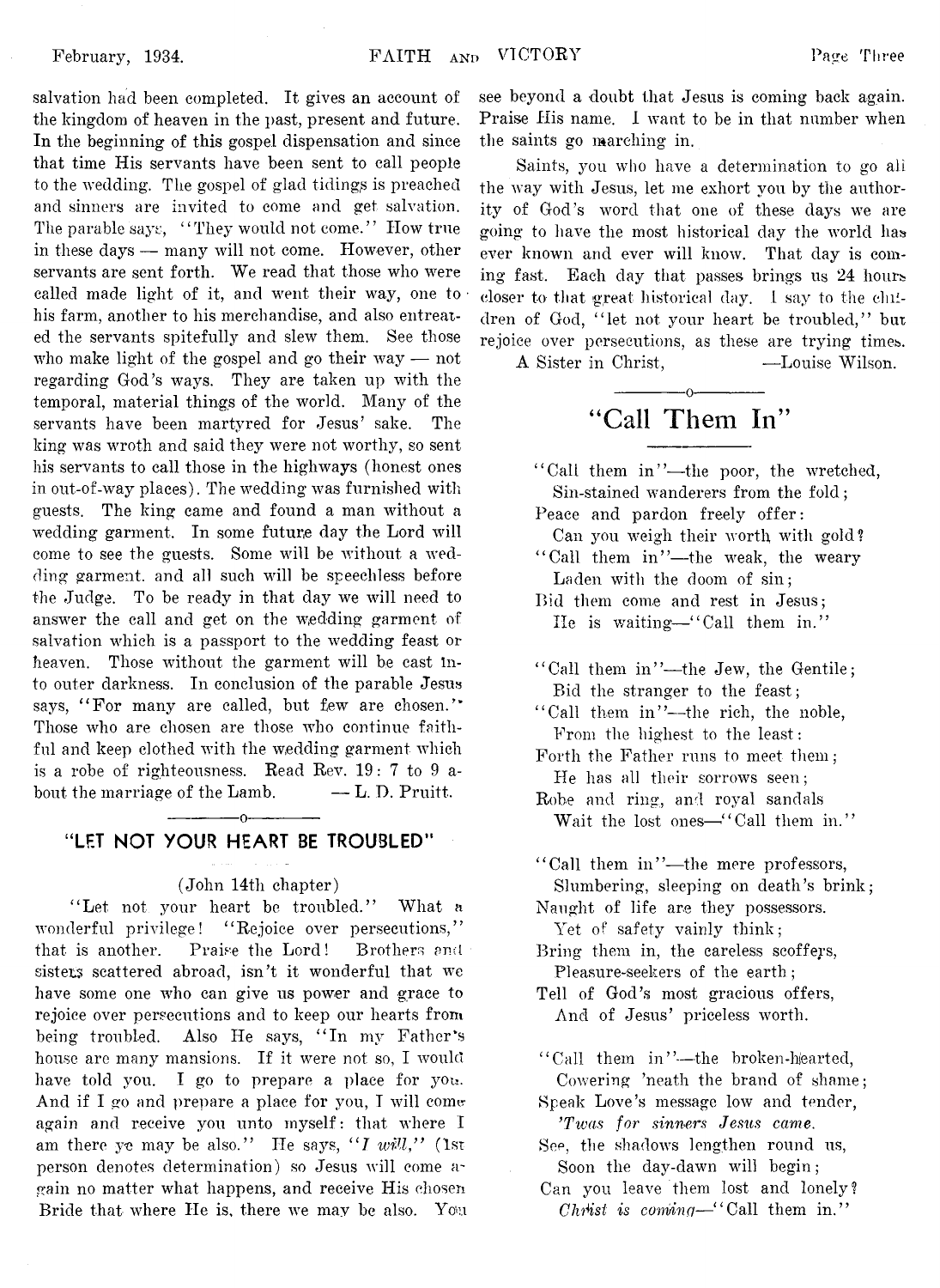## EDITORIALS

## "FAITH AND VICTORY"

This paper is edited and published each month (except August of each year which is Camp-meeting month and we omit this month to attend these meetings) by Fred Pruitt, assisted by Mary A. Pruitt, and other consecrated workers at Faith Publishing House, 920 W. Mansur Ave., Guthrie, Oklahoma.

Entered as second-class matter June 10, 1930 at the post office at Guthrie, Oklahoma under the Act of March 3, 1879.

#### **Subscription Prices**

The "Faith and Victory" paper will be sent one whole year to any address for twenty-five cents. A roll of five papers will be sent each month to any address for one whole year for one dollar, or a roll of twelve papers will be sent each month to any address for a whole year for two dollars. If you sena in a list of ten different addresses, the paper will be sent a whole year to all of them for two dollars.

<u>intoninan manang manang manang manang manang manang manang manang manang manang manang manang ma</u>

A complete religious paper printed and sent out every month in the year except August in the interest of all Christians. It teaches salvation from sin, sanctification for believers, unity and oneness for which Jesus prayed as recorded in John 17: 21 and manifested by the apostles and believers after Pentecost. By God's grace we teach, preach and practice the gospel of the Lord Jesus Christ, the same gospel which Peter, John and Paul preached, taught and practiced, including the Divine healing of the body. Jas. 5: 14,15.

Co-operation of our readers is solicited, and will be appreciated in any way the Bible and the Holy Spirit teaches you to do or stirs your heart. Read Exodus *25: 2;* IChronicles 29: 9; 2 Cor. 9: 7, and Luke 6: 38.

Free-will offerings sent in to the work will be thankfully received as from the Lord and used in the furtherance of the gospel work as God directs. All personal Cheeks and Post Office Money Orders should be made payable to Fred Pruitt or to Faith Pub. House.

> 4' Work on, work on, nor doubt, nor fear. From age to age this voice shall cheer:— Whate're may die or be forgot, Work done for God, it dieth not."

<u>-110 - 110 - 12</u> Ж., FAITH PUBLISHING HOUSE, 920 W. **Mansur St. Guthrie,** Okla. 'Phone No. 1523-J. *U. S. A.* imiiiiiiiiiimiiiiiiiiiiiimiiiiiiiiimimimiimimiiiimiiimiiiiiiiiiiiiiimiimiiimiiiimiimmiiiiiiii

We have been blessed with some good meetings here at Guthrie, since the January paper was put in the mail. Our souls are greatly rejoicing in His love and tender care and because of the newly born children of God. Truly men will have to be born the second time in order to see the Kingdom of God.

The Assembly Meeting which began on the 22nd of December was better attended than usual; there being thirty or forty ministers present. Ministers were present from New York, Ind., Mo., and La. besides a large number from Oklahoma. Saints came to this meeting from all over the country. Some were here from California and other states. The Chapel was crowded night after night and the preach, ing was generally with much heavenly anointing and power of the Spirit. Conviction was heavy upon the unsaved and the altar of prayer was crowded with seekers night after night and some getting saved through the day services; a good number were sanctified and much divine healing was done by the Lord. The meeting started out with victory and much rejoicing of the saints. There was a little contusion started near the middle of the meeting, but God soon lifted up a standard against it and the meeting went on with greater force and power than before. The last night of the meeting was greatly blessed and owned of God. Several were at the altar and got the blessings desired and the meeting closed with the saints praising God with a loud voice and giving glory to the Lamb which was slain and has washed us from our sins in His own blood. On every side you could hear saints saying, "This is the best Assembly meeting we have ever had." Truly God was with us in power of the Spirit and in much rich anointing. All of the expences were taken care of nicely by freewill offerings.

The ministers present from distant states were: Brothers Tharrett and Hawley of New York State, Brother Hill of Ind. and Sister Kathrine Watson of La.

Brother Hill and family returned to Ind. after the meeting. Brother J. W. Hawley went to Shawnee, where he is in the midst of a successful revival and Brother Tharrett and Sister Watson stayed here at Guthrie and continued the revival meeting at the Chapel. They have been having meeting every night now for two weeks and the Lord has continued to bless and souls are getting saved every night,

**o— o— o— o— o— o**

In the January *" Fadth and Victory* " paper we wrote a few lines on Christmas, the Gift of God, the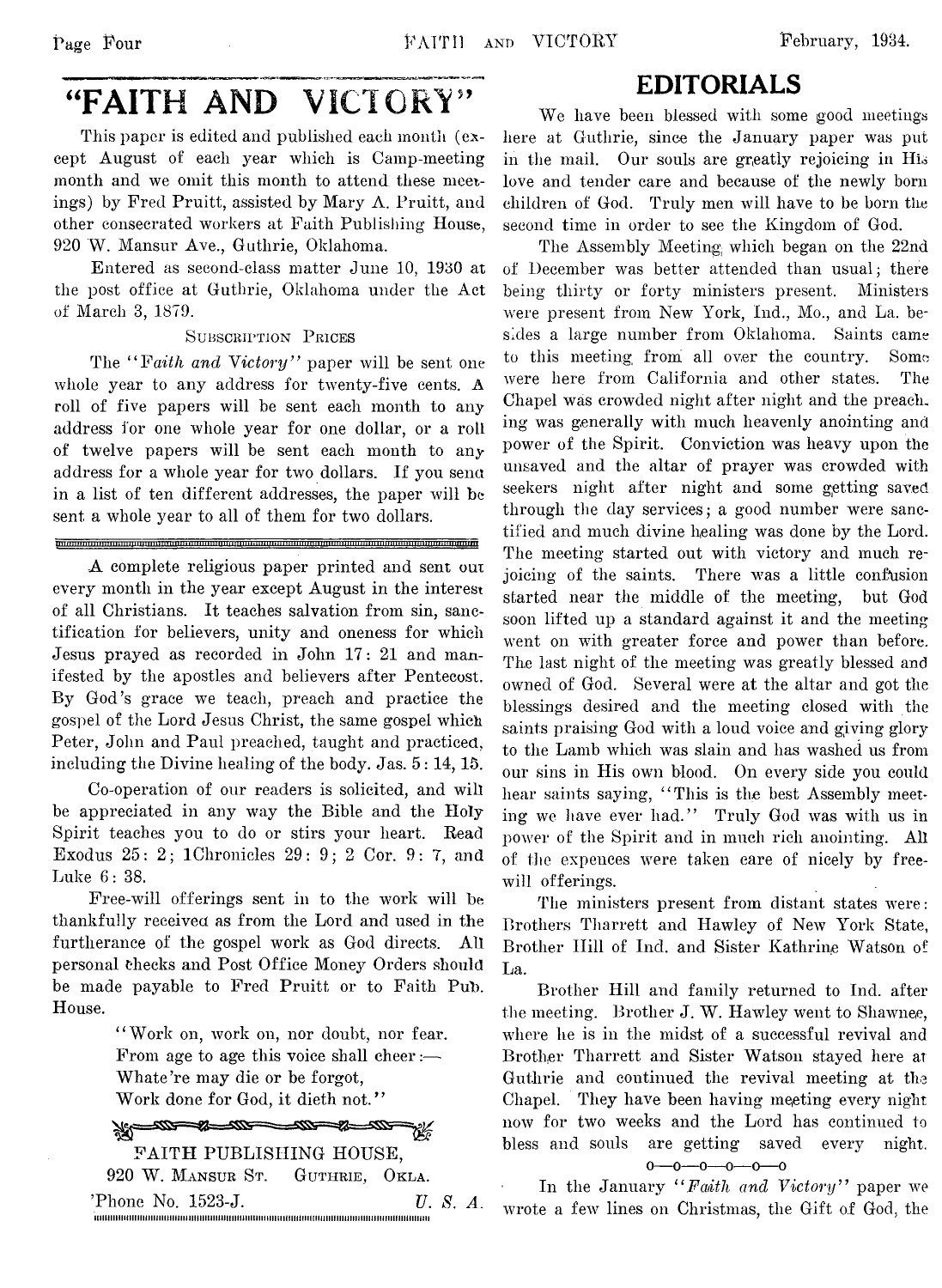revelry, the dancing, the drinking and carousing that many do and call it celebrating the birth of Jesus which is more like blasphemy. We spoke of the wisemen of the East and said that some translated it as, "Magi" and others translate it as, "Magicians". •Perhaps we did not make ourselves very plain on the subject. We did not mean to teach that God had nothing to do with the wise men following; the star and finding Jesus and worshipping Him, as we believe that they were fulfilling prophecy. Jesus came as a Savior to all nations and the wise men represented the Gentile nations. The shepherds abiding in the ^fields was informed of the Child, Jesus by a company of angels and they went to see the child, and the shepherds returned praising and glorifying God. So we find that both Jews and Gentiles visited the child, Jesus, when He was a babe.

We have searched in seven different translations and have several different commentaries on the Bible in our library and we cannot find in summing them all up any clear knowledge as to the standing of these wise men with God. There is one thing sure, if God had not permitted them they could have never seen the star nor found the little babe in the manger. In the Old Testament we often find the name of "wise men" connected up with magicians, astrologers and sorcerers. Yet, we know that no men are more wise than those that believe in, and serve God who created heaven and earth.

In Clark's Commentary on the subject we find, him teaching that it was a custom in that country for the people approaching a king to have presents in their hands to honor kings in this way. He also says, that is is very probable that the wise men mentioned were a sort of astrologers.

Weymouth's translation of wise men is, "Magi," and Webster says that "magi" means "wise men of the East, or philosophers." Another translation has it as magian which Webster says means, "Pertaining to the magi; a sect of philosophers in Persia.''

Moffatt translates the word, 'wise men' as 'magicians' which Webster says means, " One skilled in magic; one that practices the black art; an enchanter; necromancer; a sorcerer."

Webster says that magic means, " A Philosopher among the Persians; the art of science of putting into action the power of Spirits of the science of producing wonderful effects by the aid of super-human beings; or of departed spirits."

We did not mean to teach that God was not doing any miracles in these days, for the Lord is per-

forming miracles. We hardly ever put out an issue of *Faith and Victory* except there be related some miracle wrought bv the mighty power of the true and living God. We mean to say that not all of the miracles,visions, wonders and signs reported were of God, for Satan is doing mighty signs and wonders and giving visions and dreams to his subjects which are all arrayed under the cloak of religion. All this is a sign of the soon coming of the Lord Jestos Christ, for the devil is now loose, deceiving the nations. Every saint needs to keep girded about. with the truth, having on the whole armour of God and keep holding out the shield of faith that he may be able to ward off all the fiery darts of the enemy.

#### o— o— o— o— o— o

The Lord has been blessing us here at the office very much of late; not only in the sending forth of tracts, papers and booklets, but with the association and fellowship of many saints. During the Assembly Meeting we cared for nearly thirty-five saints in our dwelling house and office building, as we put four or five beds in the office. After the Assembly Meeting we continued a meeting in the chapel and have had the pleasure of keeping eight or ten saints besides our own family. The saints of God are more dear to us than flesh and blood re~ lation and we love to hear from them and love to have them in our home. The Lord has been working and saving souls and this rejoices our hearts.

One afternoon last week a man called at our door and said he was faint from hunger and wanted something to eat. We invited him in and set fpod before him and as he began to eat we talked to him about the Lord. He said he was saved at one time but was overcome and had done bad, had acted mean. He said that he had done so wicked that he thought he had crossed the dead line, said he was in torment and if he did not get relief he would either die or go crazy. We told him that God would forgive him if he repented. He broke down and cried and as we talked to him about the love and mercy of God and of how he ought to repent and make his wrongs right, he broke down and began to cry and got down on his knees and began to ask God for mercy. We laid hands on him and implored the mercies of God for him and he repented and promised God that he would make his wrongs right. God forgave him and he arose with the shine of glory on his face. He certainly was a new man and he finished his meal rejoicing and praising God. He told me that he did not know why he came over to this part of town. He said that he came to the house and heard us praying.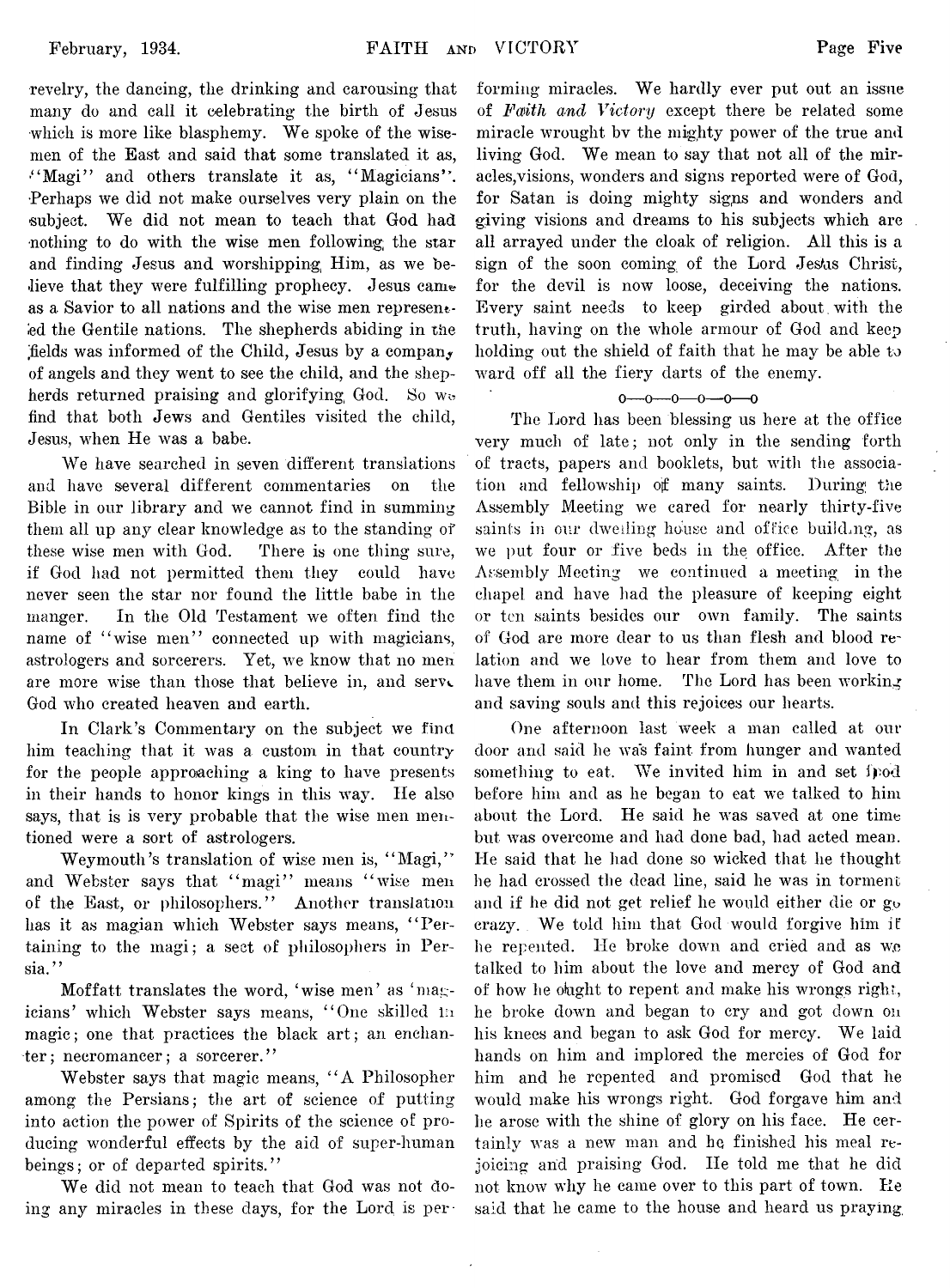on the inside and he passed on, not wanting to disturb us and came back when he thought we were through. He stayed all night with us and the next day he said he was going back to Leavensworth, Kan. and confess his wrongs and make them right as fai as he could and was decided to live for God. Thus, another soul was snatched frdm the burning. Dear readers, let us watch and pray and be on the look out for all saints. When we entertain strangers we sometimes entertain angels unawares. **Notice!!**

If you find a subscription blank in your paper, it is to let you know that your subscription to *Faith and Victory* has expired and you should renew it by filling out and returning the blank with subscription price or 25 cents to this office AT ONCE, so the paper will keep on coming to you. If we have made a mistake about your subscription expiring and you have sent means for a longer time than we have you listed, just let us know and we will continue you on the list. It for any reason you do not feel able to send the quarter now for your renewal, just drop us a card and we will continue the paper and you can send the means any time during the year. We are anxious for you to have the paper, as we know that it will be to your spiritual welfare and advancement in God. We have a number of books listed in this paper of Bro. C. E. Orr's writings. You can renew your subscription and send in another with it and secure any one of these books free. You should secure and read all these books.

We want our readers to help us get *Faith and Victory* paper going to as many homes as possible. You know where the paper needs to be sent so it will do good. Send it to your neighbor or friend and pray God to make the truth a blessing to them as they receive the paper each month. One soul saved is wortn more than any thing else you could do in this life,

#### o— o—*K)*— o— o— o

Sister Essie McDonald, pastor of the Oklahoma City congregation, has a testimony in this paper m which she speaks of Bro. Toney who is saved and is very desirous that his wife be supplied with meam. to come to him from Italy. Let each one do what they can to help get his wife here. He is a good brother and worthy of your aid.

#### $0 - 0 - 0 - 0 - 0$

Any one having shoes and other clothing which they want to give to the poor and destitute, may send them to this office as we have many calls for such articles. Many of these requests are very pitiful to read. We have been supplying many folks by sending them used clothing, buying much of it at the second

hand stores with money sent in for this purpose. Please see what you can give and mail it to us. We shall make good use of it in service to Him.

— -------- o--------------

## Now Is The Time To Purchase Your "Select Hymn" Song Books

In the January "Faith and Victory" we advertised the "Select Hymn" song book for  $62\frac{1}{2}$  cents each. The purchaser was to pay the transportation charges to their respective addresses. This special offer was to last until January 10th. A good many ordered song books, but some hesitated about it as they did not know how much to send, not knowing what the postage would be. We are going to extend this offer to February the 10th so all the saints every where can get their song books at this special price. You can just send the  $62\frac{1}{2}$  cents for each book with your order ond then send the amount of postage in to us after you receive the books and know what the transportation charges are. The publishers have the books printed and we have ordered the books to be shipped to us at Guthrie and will have them here for sale. If you live closer to Anderson, Ind. than Guthrie, Okia. we will have the books shipped to you from there which would make the cost of transportation less for you.

The "Select Hymn" song book is cloth bound, containing 630 songs in shaped notes only. We believe this song book is the best all around song book ever published. Every saint ought to own one or more of these books and every congregation ought to be supplied with this song book.

We will fill all orders for one dozen or more at the lower rate of sixty cents each. Order these song books now for this special offer ends February 10th.

## $0 - 0 - 0 - 0 - 0$ Books Written By C. E. Orr

We have here a list of booklets written by C. E. Orr that we are advertising at greatly reduced prices so our readers can get the good rich truths these books contain for their souls need and for their friends whom they want to help to Christ. *Heavenly Life For Earthly Living*, 64 pages, neatly paper bound, price ....................15 cents each *Helps To Holy Living.* Book No. 1 and Book No 2, 48 pages, paper cover, price each...................  $\ldots$ ............................8 cents or two for 15 cents. *The Instruction Of Youth in the Christian Life*, 32 pages. Nice paper binding, price each ..........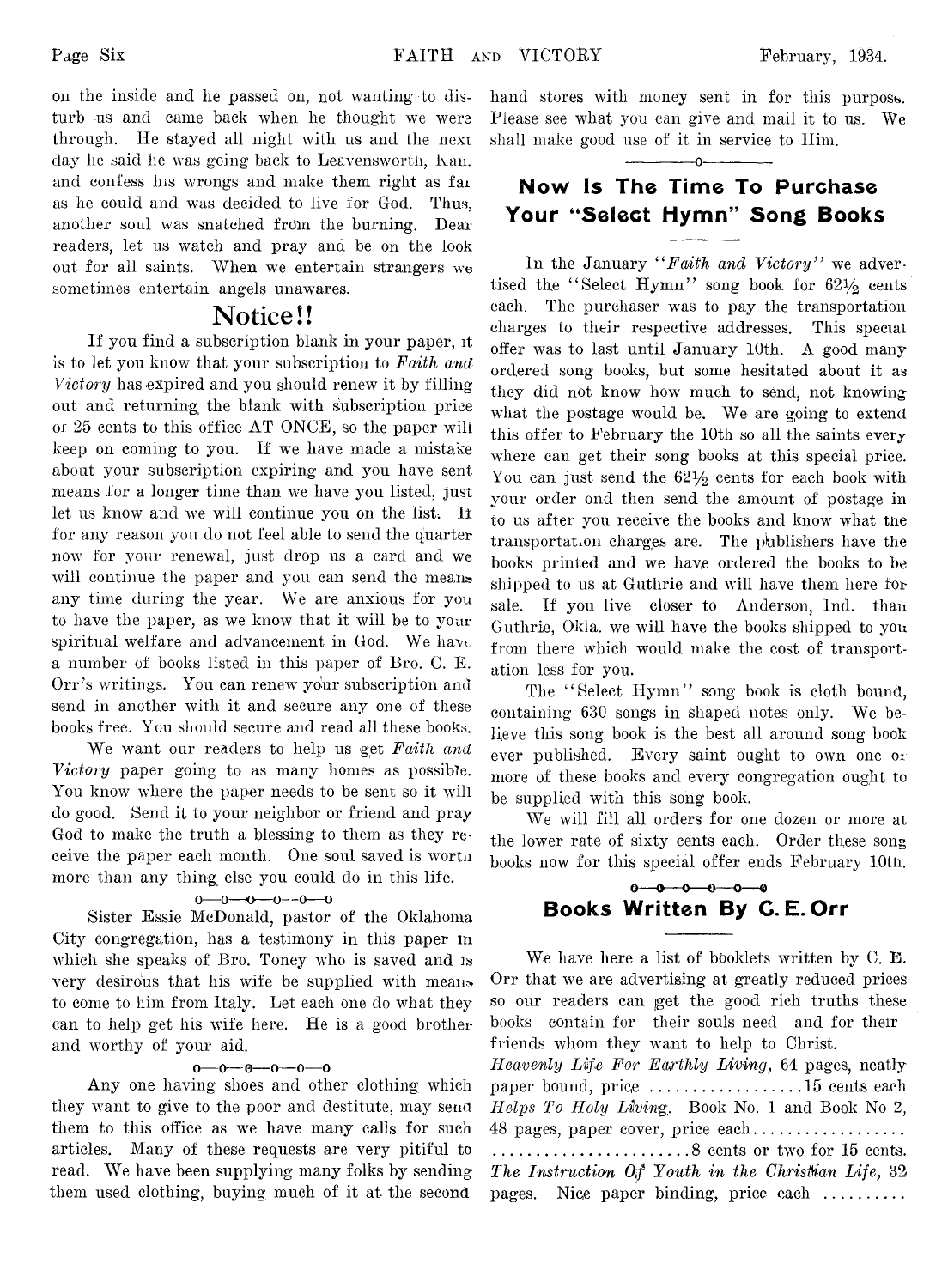...........................8 cents or two for 15 cents. *The More Abundant Life.* 32 pages, full of rich soul food. Price  $\dots\dots\dots6$  cents each or 2 for 10 cents.

Any of these books will be Post Paid to you *at* prices quoted.

Y/e will send you any one of these books free for two subscriptions to *" Faith and Victory*" paper.

We also have sixteen different gospel tracts written by C. E. Orr which we will send free with every order of books. Now is the time for you to stock up while these books last.

Send ail orders to Faith Publishing House, 920 W. Mansur Ave., Guthrie, Oklahoma.

#### ------------- o—---------- AUTOMOBILE STOLEN!

Sister Kathrine (Gubser) Watson (who is here at present holding meetings and will, with Sister Sadie E. Orr and Alta Williamson, begin meeting at Oklahoma City as soon as they are through here) has suffered the loss of her auto. On New Year's day they went to Oklahoma City for all day meeting and while the night service was going on some evilhearted man stole her car. Lt has been twenty days or more now since the car was stolen and with all the prayers and searching, that has been done, no trace of her ear has been found. These dear saints are over 'eight hundred miles from home and they need a car to get back home, and Sister Watson needs a car very badly after reaching home, to till her appointments ior the preaching of the gospel. She has no way of getting another car unless the Spirit of God will touch the saints' hearts and cause them to offer free ly for the buying of another car for her. The saints here are already making up money to replace this loss and we ask our readers to see what the Lord will have you to do to help make up the cost of a car for her. We can get her a good used car for a sum between three and four hundred dollars. This is a good opportunity to help bear your sister's burden. Sister Watson has been preaching this truth for-many years. She was editor of the "Herald of Truth" paper at Carthage, Mo. after Brother Walker's death. She is a true and tried minister and is worthy of any help the Lord would have you do.

You can send your free-will offerings to her to this office and we will see that it is used in buying her a car or return it to you. If you want to write to her personally, address your letter to this office and we will forward it to her. Please do not think lightly of this need as it is very necessary that she have a car to use in the Lord's service. Her car that was stolen, was a 1931 model Chevrolet, had only been run twelve thousand miles. It will be laying up treasures in heaven to help replace this car.

**•' ? O U U**

Okiahoma City, Okla. — Dear saints scattered abroad: In Jesus' dear name I greet you. Praise the Lord. I can report victory in my soul. This strait and narrow way just suits me. I can truly say 1 have a very deep love for God's children.

The saints here, at Oklahoma City, are pressing on. The Lord is working here. Many are testifying that they are determined to get closer to God.

Dear ones I feel impressed to endeavor to stir up your pure minds in regards to Brother Antonio Lstello. lie is known among the saints as, Brother Tony. Many of the dear saints know about his wife being across the sea, in Italy and he is not able to send for her. Brother Tony was saved out of the Catholic church about three years ago and he does i.TtL.y love the Lord and the saints.

Last August this was brought up in camp-meeting here at Oklahoma City, and many of the ministers said they would ask the congregations where they were, to do what they could to get Brother Tony's wife over here. Of course he took courage and wrote to his wife that the saints were going to send for her. She wrote back that it made her heart so giad, but as time went on and nothing done she i elt disappointed and wrote to him that her heart was glad when he wrote that she would get to come, but now her heart was sad as she thought they were not going to do it. Dear saints, let us not disappoint her. Brother Tony has been writing to her and telling her about the true church and how the saints love each other. Let us prove that we really do love each other. Dear saints, let us act in this matter just as we would like to have the saints do if it was our companion across the sea and we were not able to send for her or him. The Word says, " In as mucn as you have done it unto the least of these, my brethrcn, ye did it unto Me."

Brother Tony has been living in dur home over a year and he is a worthy brother. The home congregation was slow, but did well when they did start. They sent in some over \$27.00. There was an offering made in the Assembly meeting at Guthrie ana a few dollars have been sent in from others, so there Is a start toward this. I feel sure that if every congregation will try and send in an offering and each isolated saint will send in a little if they can, it will help some. We can soon make our brother very happy and God will bless every one who lends a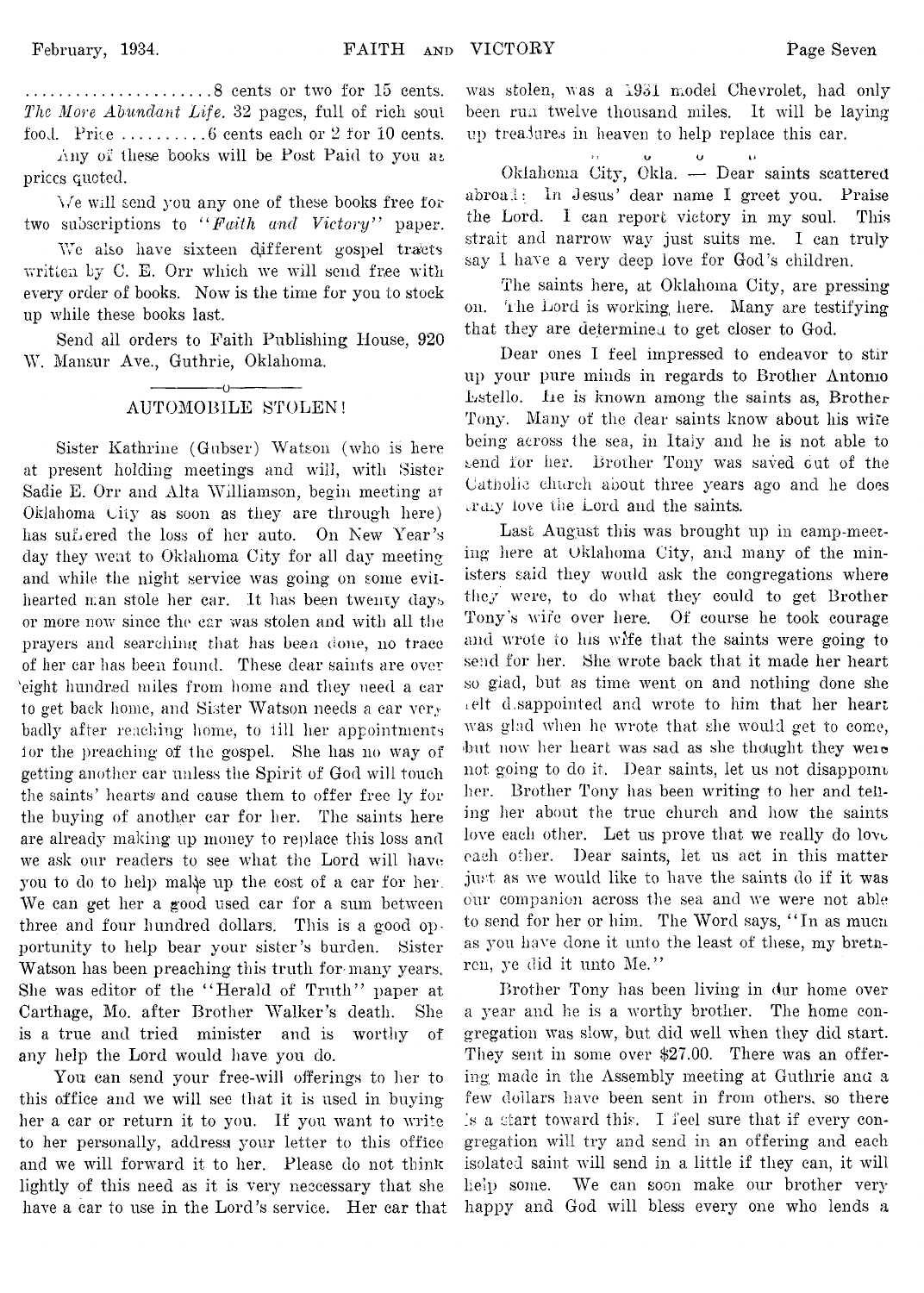helping hand.

It has been suggested that some one in each congregation take the name and how much each one gives so in case there was not enough gotten to send for her, your money could be returned to you. We believe the good Lord will provide enough through His children.

, We, the saints here, are looking forward to a good meeting soon, as some ministers from other places are still near here holding meetings. Some of the ministers are holding meetings at Guthrie and some at Shawnee. All of them have promised to come here and hold a meeting for us after the meetings close which they are now in. We are praying and looking for a wonderful meeting.

God bless the dear saints every where. Let us stand true to God and ever be ready for that real wonderful meeting that will never end. It will mean much to make it in, but truly heaven is cheap at *any* cost.

Send your offering to Brother Pruitt at Guthrie Oklahoma and when he has enough she will be sent for.

Your blood-washed sister, for the old-time truth, — Essie McDonald

## **Your Treasure, Where Is It?**

Jesus says, (Matt. 6: 21) that your heart is wherever your treasure is. You know exactly what you value most. Some people price their appearance above all else. When their beauty is faded and wrinkles and sallow skin can't be successfully covered with cosmetics, they are miserable thinking of the past when they were admired for their physical appearance. On the other hand, those who spent their youthful years doing good, laying up treasures in heaven, have no regrets because the future holds the reward of their self-denial.

Those who live for self and in luxury, like the rich man in hell, live in the past when they enjoyed the good things which our kind, heavenly Father intended for them to use for His glory in winning souls.

Let us now (before remorse would compell us) so live that our ungodly relatives and neighbors can see by our daily walk that Jesus rules our hearts and lives, and that He is our treasure, and that it is a pleasure to please Him. " He is the fairest among ten thousand, the one altogether lovely."

'— Marie Pauline Sass.

## **My Determination**

I truly gave my heart over to God the thirty-first day of December, Nineteen thirty-three.

I came to Guthrie, Oklahoma to the Assembly meeting, which was held during, the holidays, not knowing that I would get saved. I thought that my doom was sealed in the sight of God, but praise His holy name, He had mercy on me and saved my soul once more.

I have been saved two or three times before but never did I have such a determination to follow Christ all the way. I am determined and willing to do any thing  $He$  wants me to do; and go any where He wants me to go.

I had a terrible tobacco habit, but praise the Lord He has taken it from me and all the worldly habits and lusts. A; Testament has taken the place of an old filthy can of tobacco in my hip-pockei. Praise His holy name forever and forever.

Now you dear young people, boys and girls, that have the habit of sucking on the end of a cigarette, cigar or pipe, may God work on your soul until yau get so sick of doing wrong that you will come to Christ and repent of your sins and make your wrongs right.

Dear young people, and the older ones as well, it behooves us to give our hearts to God and live for Him unto the end. The end is right at hand. This earth will not stand much longer and where will you spend eternity? The Bible says that  $\pi$ you are lost, hell is your doom, but if you are saved you will have a crown in heaven. Dear people, just which way are you going to choose ? Do you want to live in sin here on earth and have a burning hell awaiting you, or are you willing to give up sin here and live right the little while you are here and then have everlasting life after Christ comes to gather His own? Whatever you sow here in this life that shall you also reap. Now see that you sow good things that your reaping be the same.

God says in His Word, " Heaven and earth shall pass away, but my word shall not pass away."

" Come unto me, all ye that labor and are heavy laden and I will give you rest." (Matt. 11:28). Yes the dear Lord is merciful to us and wants to forgive us of our sins if we are only willing to heed and submit to His calling.

May all that want to go to heaven and are willing to go the narrow way come before it is everlastingly too late, is my prayer. Your brother in Christ, — Ruben Hiebert.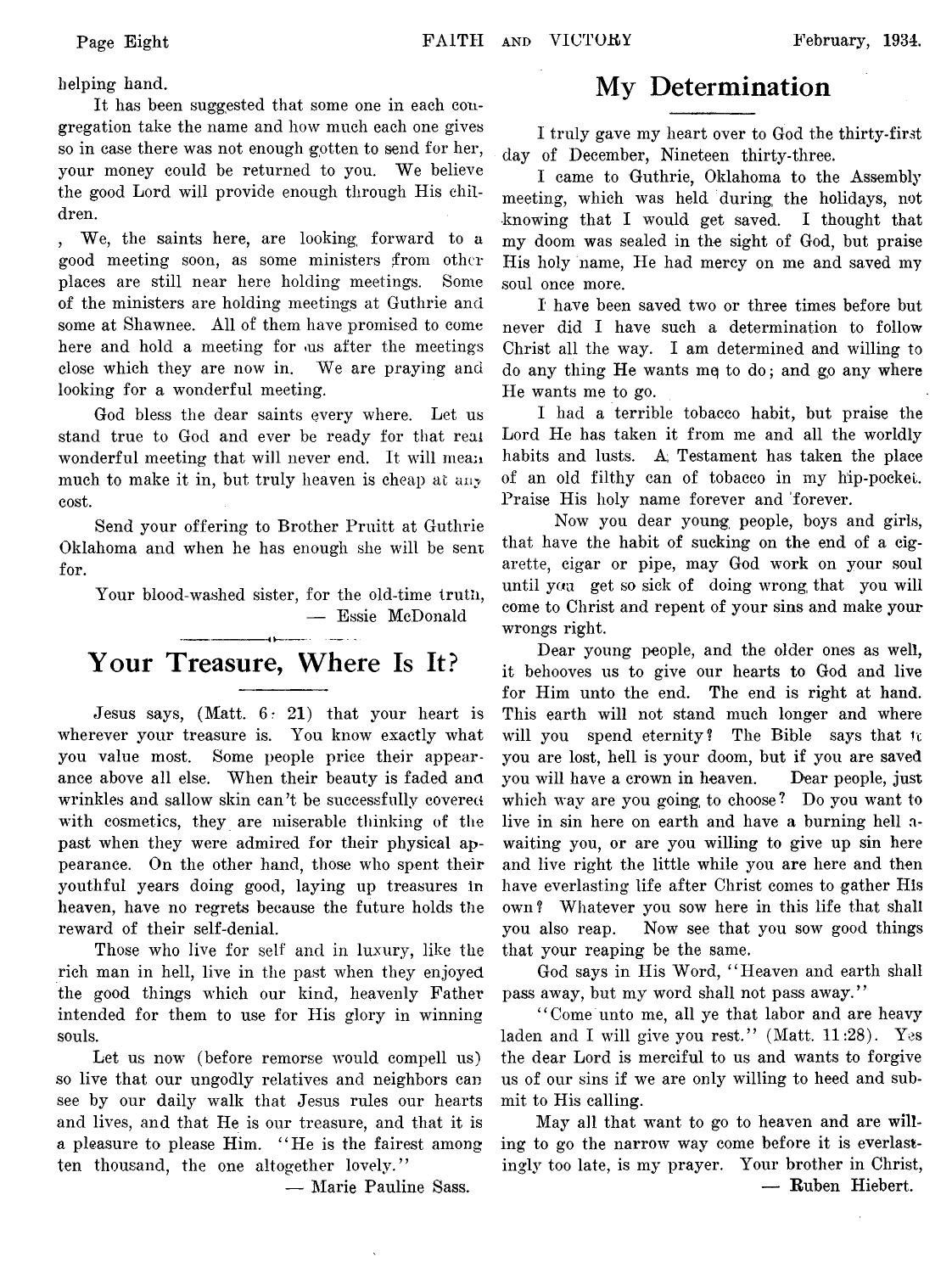

# **♦ « Young People's Section » ♦**

## **Freed From Prison**

In a cold dark prison all bound with chains That dear disciple lay, When suddenly a light shone round As bright as if 'twas day.

The heavy chain fell off his arms, He lifted up his eyes — And lo, a shining angel stood And said to him, "Arise!"

The heavy prison door swung back As of its own accord,

And Peter then become aware, He walked beside the Lord.

Some cry in wonder as they read And say, "How could this be"? But the same angel swung aside The prison doors for me.

He freed my soul from sin's domain And led me to the gate, And saved me from a devil's hell Which for the sinners wait.

— Grace Ann Myers.

## EDITORIALS

Here are two true sayings written by a very wise man. Read them carefully. " In the fear of the Lord is strong confidence: and his children shall have a place of refuge. The fear of the Lord is a fountain of life, to depart from the snares of death." Pro. 14: 26, 27. Let us read these verses again. The fear of the Lord is not natural terror, but it is holy reverence or love toward the Lord. Those who fear the Lord love Him. Perfect love toward God casts out the fear of death or torment. Those who live in the fear of the Lord have strong confidence or assurance of safety. To God's children it is truly a place of refuge. We notice also that the fear of the Lord is a fountain of life. Yes, it is a source of life. As we fear the Lord, we escape the snares of death.

 $0 - 0 - 0 - 0 - 0$ 

The Lord greatly blessed in the Assembly meeting held here during the past holiday season. More

saints attended this meeting than in previous years. The Lord honored His Word and saved many souls and sanctified believers. A large company of young saints were present and it was a blessed privilege to be in their meetings and feel the Lord's presence. God is leading the young saints forward in His work. The Holy Spirit did His office work in convicting many souls of sin. Every need of the meeting was supplied and the devil was defeated.

The Assembly meeting was followed by a revival meeting conducted by Sister Watson of La. and Bro. Tharrett of New York. Several persons, young and old, were saved in this meeting which closes this Sum day night (Jan. 21st).

Sister Verta Embly (O 'Raine) and Sister Hope Embly, two young saints, drove through from California to attend the Assembly and revival meetings. They testified that they were well repaid for coming.

 $0 - 0 - 0 - 0$ 

We have a splendid booklet of 32 pages for sale, entitled, *" The Instruction of Youth in the Christian Life,"* written by Bro. C. E. Orr. As the title expresses, it is written directly to the young people and instructs them how to be overcomers in the Christian life. The price of this booklet is eight cents each or two for fifteen cents postpaid. One booklet will be postpaid to you for two yearly subscriptions to "Faith and Victory" paper. It is the desire of the editor of this section for every young reader to secure this booklet and read it. No doubt several have read it already and been blessed. However, we want every one to have a copy for their own spiritual benefit. Send NOW to this office the eight cents or two subscriptions with your order and receive this  $\phi$  booklet.  $\qquad \qquad \qquad$  L. D. P.

## Fleeing Youthful Lusts

Timothy was a young man. Paul knew th danger of young men being overcome by youthful lusts, therefore exhorts Timothy to " flee also youthful lusts" 2 Tim. 2: 22. We, in much earnestness of heart, likewise exhort you, young reader, flee from youthful lusts. Keep away from the things that have any power to allure away from God and spiritual exercise. We could tell you of scores of boys and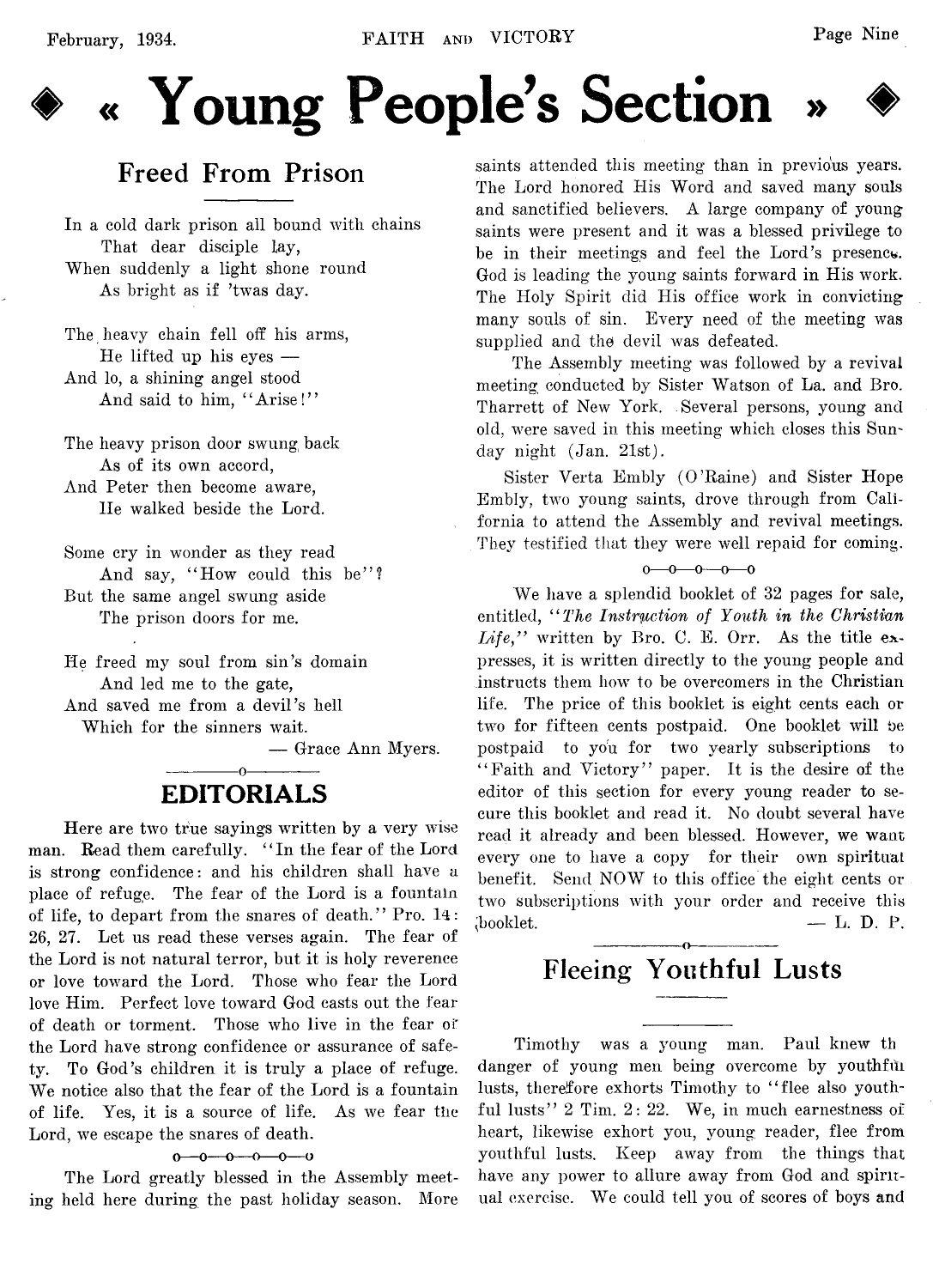girls that once were blessedly saved who have gone back into the ways of sin all because they did not (keep aloof from those things that tempt to mind fleshly things. We will speak of a few of the many alluring things that are calculated to lead the feet of the young Christian away from the true path of life.

**E vil Companions.** Many a young Christian has gone down to defeat because of too niuch association with sinful young people. This does not mean that we cannot go among them at all, but it does mean that we are to be guarded and never to come down out of our sacred spiritual realm and strike a line or fellowship or affiliation with them. You should go among them as God leads that you might win them to Christ, but you will need to keep yourself surrounded by an heavenly atmosphere that no spirit of worldliness can penetrate. You are to lift them up. Beware, lest they drag you down.

**Reading good books.** There is much soui-destroying literature in the world today. That is one reason why we need wholesome literature. Do not read fiction. The cheap, trashy novel is deadly poison to mind and soul. Be sparing even of the reading of the every day newspaper. It is proper that we know something of what is transpiring in this world in which we live, but there is very much in the newspapers that you should not read. It dwarfs the mina and degenerates the soul. Be very sparing, therefore, of newspaper reading. Too much is a waste of time. Beyond that which is worthy and honorable, present-day history is profitless.

**A musements.** Perhaps more souls have been allured away from right paths by present-day amusements than in any other. There is such a thing as getting such love for God, His Word, and communion with Him that we care but little for any other way in which to spend our time. We willingly admit that there are some recreations and aniusements that are harmless and innocent in themselves, but we should have a care lest there be an over-indulgence in, and fondness for them. A young lady speaking of a certain amusement said. "I am passionately fond of it." Such is too great of fondness. We should be passionately fond of nothing but God and matters that pertain to His worship and service. No one can have a passionate fondness for any amusement and keep the passion of Christ in his soul. We cannot name to you just what amusements are innocent and what are not. Circumstances and conditions have much to do with it. I would advise, however, never to attend anything where the rabble of the

world are gathered. You are to learn some things from God yourself. Live much in prayer, whenever you find that any amusement in which you may have some participation betimes is lessening your relish for secret prayer and reading of the Bible, then cease to have any part in such recreation.

**T he associations of Christians.** God has made us social creatures and we should associate together. Our constitution calls for it. But young and old should be careful of the spirit of your associations. Christians can associate together and lose spirituality by the manner or spirit in which they have associated. They can associate together in such a manner as to be greatly benefitted in a spiritual way by the association. It is very easy for young people to gain a greater love for the association of each other than they have for communion with God. The religious meetings of young people can very easily become a mere social gathering rather than a religious spiritual service. If they are a little watchful they can determine which they enjoy the most, the chatting together after the religious service is dismissed or the service itself.

**Covered sins.** We are told in the Book that they that cover their sins shall not prosper. There are some sins of youth that are done in secret. These secret sins have great power over the youth of today. Flee, young man and woman, in horror, from the first suggestions of the tempter. Keep clean. The Psalm writer in old age prayed, " Lord, remember not the sins of my youth." He referred to these secret sins of his life. He looked back, in his declining years, with regret upon those sins of his youth. Save youi selves, young people, of those regrets that will mar the peace of those days when your sun of life is sinking low. Keep your thoughts pure, your acts holy in the days of your youth. Follow after temperance, faith, meekness, purity, and righteousness. Walk close with God that you may have power over the flesh. We beseech you to heed this advice.

— C. E. Orr.

n 0 O O

Faliis, Okla. — Dear Brother Pruitt and Young Saints scattered abroad: Greetings in the name of Jesus. I want to testify through the *" Faith and Victory"* paper. I think it is wonderful that the young people have a section in this paper. We should not be backward about sending in our testimonies. There are many young saints who need encouragement, and there are many unsaved young people who need salvation. I feel the time is near at hand when we shall pass from labor to reward. The wheat is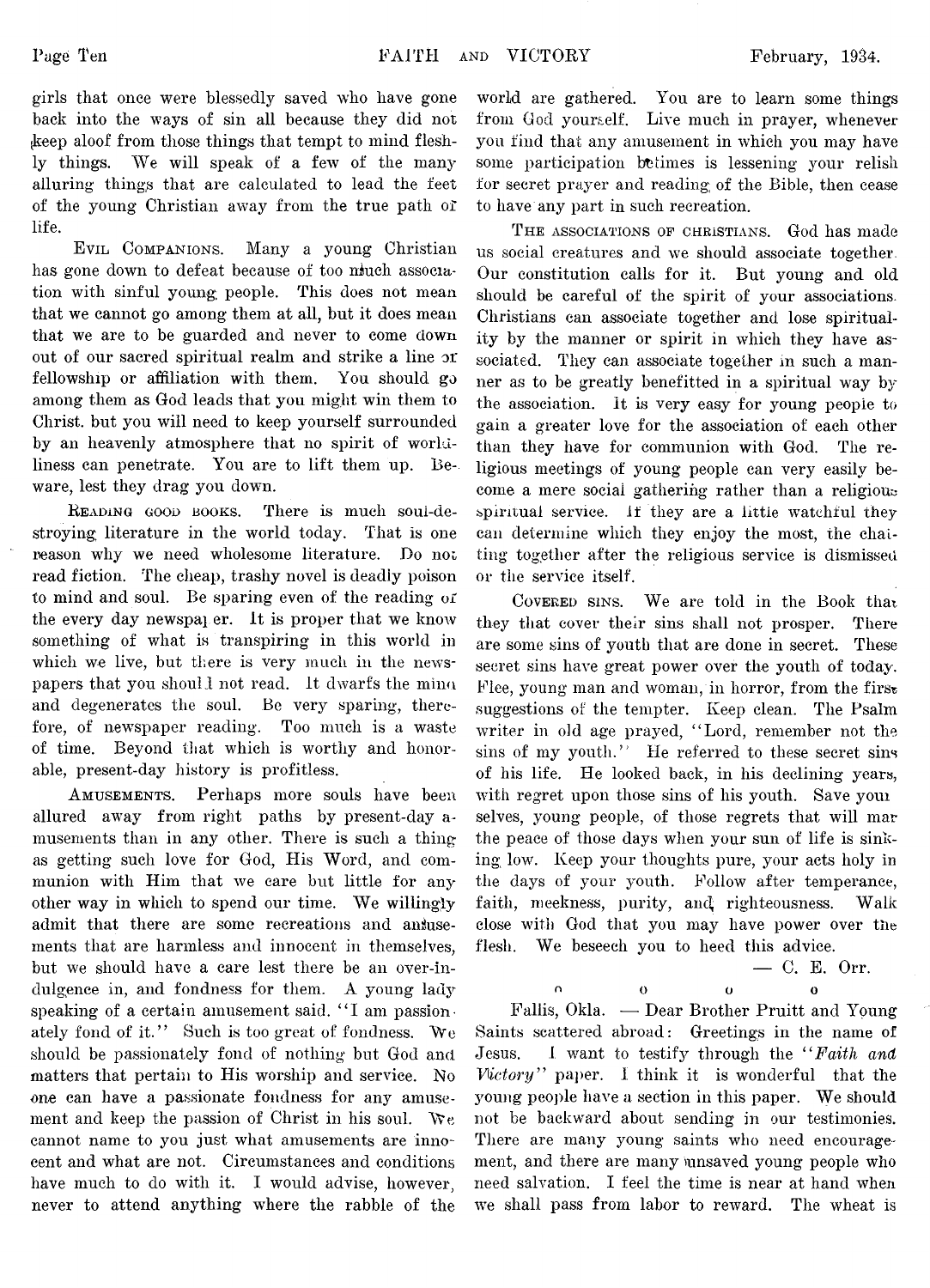ripe to harvest but the laborers are few. We need to pray that God will send more laborers into His vineyard. I thank God that He has so wonderfully saved my soul. I also thank God for His keeping power, i iind that many people do not believe that we can live free from sin in this present world, but according to the Word of God we can. The scripture says that it we have the faith nothing shall be impossible to us. ' 'And Jesus said unto them, Because of your unbelief : for verily I say unto you If you have faith as a grain of mustard seed, you shall say unto this mountain, Remove hence to yonder place and it shall remove and nothing shall be impossible unto you." See Matthew 17: 20. Also I find that God gives u» ail we hunger and thirst after. " Blessed are they which do hunger and thirst after righteousness for they snall be filled." (Matt.  $5:6$ .)

One man, in speaking of me, said that all I study and all of my work is to save souls. Jesus is my example and all of His work was to save souls. Read Titus  $2: 4-8$ , also  $2$  Timothy  $2: 1-3$ . I desire the prayers of all the saints, that God will keep me strong in the spirit and that I may spend all of my time to the glory and honor of God. God has done wonderful things for me. Time will not permit me to tell all He has done for me. I will praise His name as long as I live. I am a young man, twenty-one years of age.

Yours, for the salvation of souls, — Isaac Chandler.

Dear Young Saints: Greetings in Jesus' dear name. This writing finds me yet saved and very much encouraged to stay on the highway of Holiness. I mean to go through at any cost, it may cost my life but I mean to stand true to God.

I take pleasure in reporting for God's glory His presence in the meeting at Okeene, Oklahoma. We begin meeting December 13th, 1933 and closed on the 17th. While no one got saved, we feel the saints were settled deeper in the Lord. The ministers present were: — Brothers Sanders of Watonga, Okla., Preston Davis of Hennessy, Okla,, and Sister Velma S. Carter of Boley, Okla.

Tuesday night after the meeting closed we felt led to begin cottage prayer-meeting. All were young saints, but we felt the Lord was with us. The Lord so graciously blessed that one got saved. Some seemed to be under deep conviction, and at the close of the meeting six souls were saved, one sanctified. Praise the dear Lord.

Young saints, be encouraged. The Lord will never leave us, neither will He forsake us, when the Lord tells us to do any thing, whether it be great or small, let us do it with all our heart.

Yours, in His service, — Velma S. Carter and L. S. Droke. o o u u

Boley, Okja. — Dear Young Saints: Greetings in Jesus' dear name. I feel impressed to send in my testimony to the glory of the Lord. Today finds me saved and encouraged to live for the dear Lord. Praise His dear name!

Young saints, be encouraged, because all we need is in the dear Lord. I couldn't be in the Assembly Meeting on account of sickness, but praise God, my prayers were sent up in behalf of the meeting.

Pray for me that I will continue to live like His Word demands so my community can testify for me, in which I live. I don't have one desire to live in sin. My highest aim is to do God's will. Pray for me, also pray that the Lord will heal mother's body.

Your saved sister in the one faith,  $\sim$  Ora Allen  $0$  0 0  $\Omega$ 

El Reno. Okla. — To-day finds me still saved and praising God for the privilege of shining in a dark place. The Lord impressed me to go see a certain woman and I put it off day after day until I felt God was grieved. I arose immediately and went to her house. She was very glad to see me and after prayer she said, " Certainly God has sent you to give me a word of cheer." She was a true child of God but had grown discouraged. The visit taught me a dear lesson — to obey immediately when God speaks. 1 am determined to do His will. Pray for me, saints.

A little member in God's building,

— Grace Ann Myers.

## ---------------- o---------------- \* **Armageddon**

" And he gathered them together into a place called in the Hebrew tongue Ar-ma-ged'don." (Rev. 16: 16). ARMAGEDDON (Mountain of Megiddoj a place mentioned in the text. Megiddo is a city in the great plain, at the foot of mount Carmel, which had been the scene of much slaughter. Under this character it is referred to in the above text, as the place in which God will collect together His enemies for destruction. (See Joshua 17: 11) and (Judges 1: 27) also (2 Kings 23: 30). Who are gathered there and for what purpose are they gathered? " And I saw three unclean spirits like frogs come out of the mouth of the dragon, (Paganism) and out of the mouth of the beast, (Romanism) and out of the mouth of the false prophet (Protestantism)." All these powers are now uniting against the saints or the most high God. For they are the spirits of devils,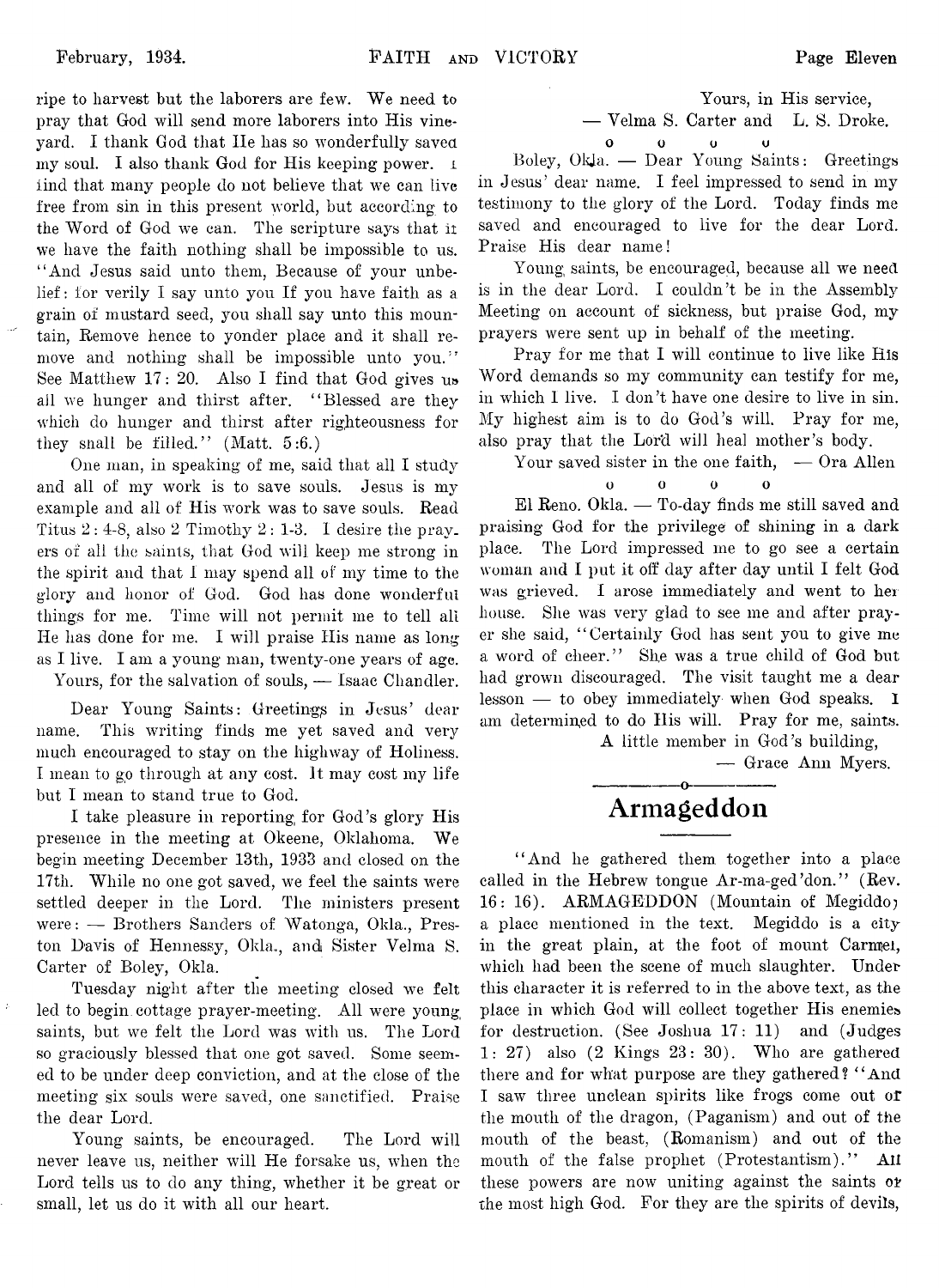working miracles, which go forth unto the kings o*t* the earth and of the whole world, to gather them to the battle of that great day of God Almighty. There may be religious war and torrents of blood shed, but this is not the way the saints are commanded to engage in battle. Even at the destruction of Jerusalem, the Christians left the city while the wicked slaughtered each other. The Spirit of Jesus Christ is the same now that It was then. One time He rebuked the disciples because they desired to destroy men s lives, and said the Son of man is not come to destroy men's lives, but to save them. (Luke  $9:5$ ). We are now living under the sixth seal, this is the last great spiritual conflict. When the seventh is opened then time shall be no longer. " And I saw heaven opened, and behold a white horse; and he that sat upon him was called faithful and true, and in righteousness he doth judge and make war." (Rev.  $19:11$ ). "For he is King of Kings and Lord of lords. And the armies that followed him were clothed in fine linen white and clean, and the fine linen is the righteousness of saints." Oh, glory to Jesus! we hail the bright day, when the mist of confussion has passed away, and the beast be given to the burning flames.

" Finally, my brethren, be strong in the Lord, and in the power of his might." (Eph. 6: 10). Put on the whole armour of God, (what for) that ye may be able to stand against the wiles of the devil. Many people are now looking for the great Armageddon to begin among the nations in a literal sense which they will never see. They probably will see great wars among the nations and all these against the truth and the saints of the Most High God, but the weapons of our warfare are not carnal, but mighty through God to the pulling down of strong holds. Read 2 Cor. 10:4-5. "Thou shalt not kill. For we wrestle not against flesh and blood, but against principalities, against powers, against the rulers ol the darkness of this world, against spiritual wickedness in high places. " (Eph. 6:12). "Wherefore take unto you the whole armour of God,........stand therefore, having your loins gird about with truth, and having on the breastplate of righteousness, and your feet shod with the preparation of the gospel of peace." The Christian soldier has the truth and the breastplate of righteousness and peace, and above all, the shield of faith, wherewith he may quench all the fiery darts of the wicked: and the helmet of salvation, and the sword of the Spirit, which is the Word of God. For the Word of God is quick, and powerflug and sharper than any two-edged sword, piercing even

to the dividing asunder of the soul and Spirit, and of the joints and marrow, and is a discerner of the thoughts and intents of the heart. (Heb. 4: 12). So with the weapons of our warfare we fight the good fight of faith, (see Eph. 6: 12) and lay hold on eternal life. Glory be to God.

While it is true, the devil in now uniting his armies against God's church, for where the carcass is, there will the eagles be gathered together. Wicked spirits of every kind are against the White Horse and his Rider, but these shall be overthrown by the sword that proceeded out of His mouth and by the brightness of His coming. This battle will end with the coming of the Lord and the resurrection of the dead and the consuming of this earth by fire. It will pass away and be no more. The saints will then reign with Christ in heaven, and the wicked with the devil in the *lake of fire* forever and forever.

— F. M. Fowler.

## **CORRESPONDENCE**

El Reno, Okla. — Dear Brother Pruitt: Once Jedus was an alien to me and a figure talked of in so many different ways that I hardly knew just what lie did stand for, but now, thank God, He is a .personal friend — one who sticketh closer than a brother. He enters the sick chamber where I lie and touches my body. He tills my mouth to testify, and is a constant companion. One who will never leave or forsake me.

Once heaven was a far away land and a haven for those who died; something not thought much about in an earthly way, but now it is deep in the infinite breast, a hope, and a promise which makes me strive harder. I am only one breath from that beautiful place, for should God see fit to stop my heart beating, it would only be a glorious exchange, a step into a new house for which we groan and long to be free and truly I can say with David, " Oh, for the wings of a dove that I might fly away and oc at rest." This finds us saved and determined to fight the good fight of faith.

I am very poorly in body and failing badly. 1 desire your earnest prayers.

Your Brother in Christ,  $\quad$  E. Myers & family.

**Cj O O ft** Colony, Okla. — Faith Pub. House. Dear Bro. and Sister: We have been readers of the Faith and Victory paper for one year. We have been richly blessed, so will renew it for another year.

Please send us fifty different tracts. Have read several; it is a great work. May God bless you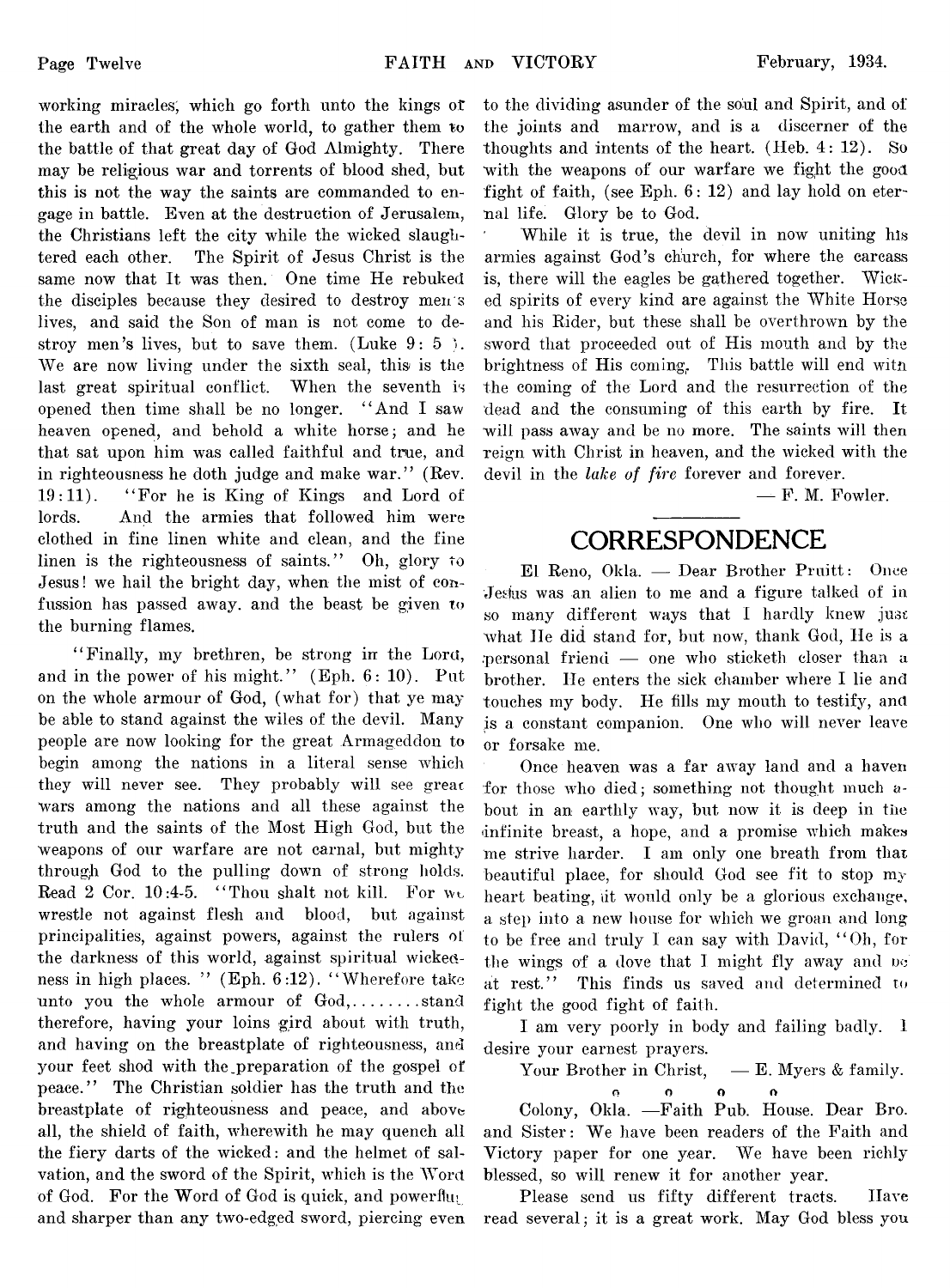in your work.

Am glad to say we are saved through Jesus' blood. Your friend in Christ, — Mr. & Mrs. Moritz.

**O O** 0 **o**

 $\mathcal{L}^{\text{max}}_{\text{max}}$  and  $\mathcal{L}^{\text{max}}_{\text{max}}$ 

Iioffman, Okla. — Dear Saints: I feel like the dear Lord wants me to send in my testimony through the little paper, so that you will still know that I am on the dear Lord's side.

I have been saved for seventeen years and will be eighteen years this coming March. I have been trusting Him for healing ever since I was saved. He has healed me so many times and has kept me saved, and I had so much to learn. I haven't had the victory all the time, but since IIe saved me from my sins I mean to live for Him while in the world I stay. Thank the dear Lord. I can now say that I have the victory because I am saved and sanctified and healed. Praise His dear name. He is blessing me day by day and dear ones, I mean to make it to heaven at any cost. I am willing to do the little things He has for me to do. You that know the worth of prayer, pray much for me. Also that the dear Lord will save my unsaved husband. Your saved Sister, — L. C. Chiles.

Dear Brother and Sister Pruitt: I am able to report victory this morning over all the things that have come against my life this summer and fall. I found the God of whom our Bible teaches can bring us out, and we can be well again.

I am almost well, feel fine most of the time. This is God's work. Nothing could have reached my case only the love and favor of God. I am in hopes that this will be a great encouragement to some poor suffering ones to stay true to God at any cost.

With much Christian love, — Annie B. Tacker

Neosho, Mo. — To the dear saints scattered abroad: I felt led of the Lord to write a few lines through this paper.

I suppose that every one knows that Bro. Strech resigned the pastorship at this place a few weeks ago, but the saints didn't receive his resignation at the time. They prayed earnestly for the Lord to show them in this matter, so the Lord just pictured a little bunch of sheep without a shepherd, and we prayed that if the Lord still wanted him here that He would give him back the burden of the work. The Lord gave Bro. Strech the burden of the church again and showed him more work that he could do. He is our pastor again.

Bro. Strech is never idle. He is always doing something for the Lord. By the help of the Lord he has kept 'up the work here. The saints are all of one

heart and one mind. Praise God.

Pray for us. We need your prayers. Yours m the one body,  $-$  Sister W. J. Allen

0 0 0 0

Calif. — Dear Friends: The little book " God's Gracious Dealings" reached me safely, and I enjoyed the contents so much. I have just finished reading, it for the second time. I expect to read it again. Truly, God leads His own in "green pastures, and beside the still waters," and even in stress of storm, " when the waves rise, we rise with them."

May God continue to bless you in your noble and unselfish efforts for His kingdom in the hearts of men. Your sister in Christ, — Mrs. E. R. Kelly.

## **Bible Lessons For Sunday Schools And Home Study**

## **Sunday, Feb. 4, 1934**

**H ome Study F or T he W eek**

Jan. 29 — True Prayer. Matthew 6: 5- 15.

Jan. 30 — True Treasures. Matthew 6: 19- 23.

Jan. 31 — Our Father's Care. Matthew 6: 24- 34.

Feb. 1 — God's Kingdom First. Mark 10: 23- 31.

Feb. 2 — Dependence Upon Christ. John 15: 1- 8.

Feb. 3 — A Very Present Help. Psalms 46: 1- 11.

Feb. 4 — Devotional Reading. Psalms 19: 7- 14.

 $SUBJECT$  — Putting God's Kingdom First.

**Lesson Text, P rinted Portion** — Matt. 6: 19-33.

Verse 19. Lay not up for yourselves treasures upon earth, where moth and rust doth corrupt, and where thieves break through and steal:

20. But lay up for yourselves treasures in heaven, where neither moth nor rust doth corrupt, and where thieves do not break through nor steal:

21. For where your treasure is, there will your heart be also.

22. The light of the body is the eye: if therefore thine eye be single, thy whole body shall be full of light.

23. But if thine eye be evil, thy whole body shall be full of darkness. If therefore the light that is in thee be darkness, how great is that darkness!

24. No man can serve two masters: for either he will hate the one, and love the other; or else he will hold to the one, and despise the other. Ye cannot serve God and mammon.

25. Therefore I say unto you, Take no thought for your life, what ye shall eat, or what ye shall drink; nor yet for your body, what ye shall put on. Is not the life more than meat, and the body than raiment ?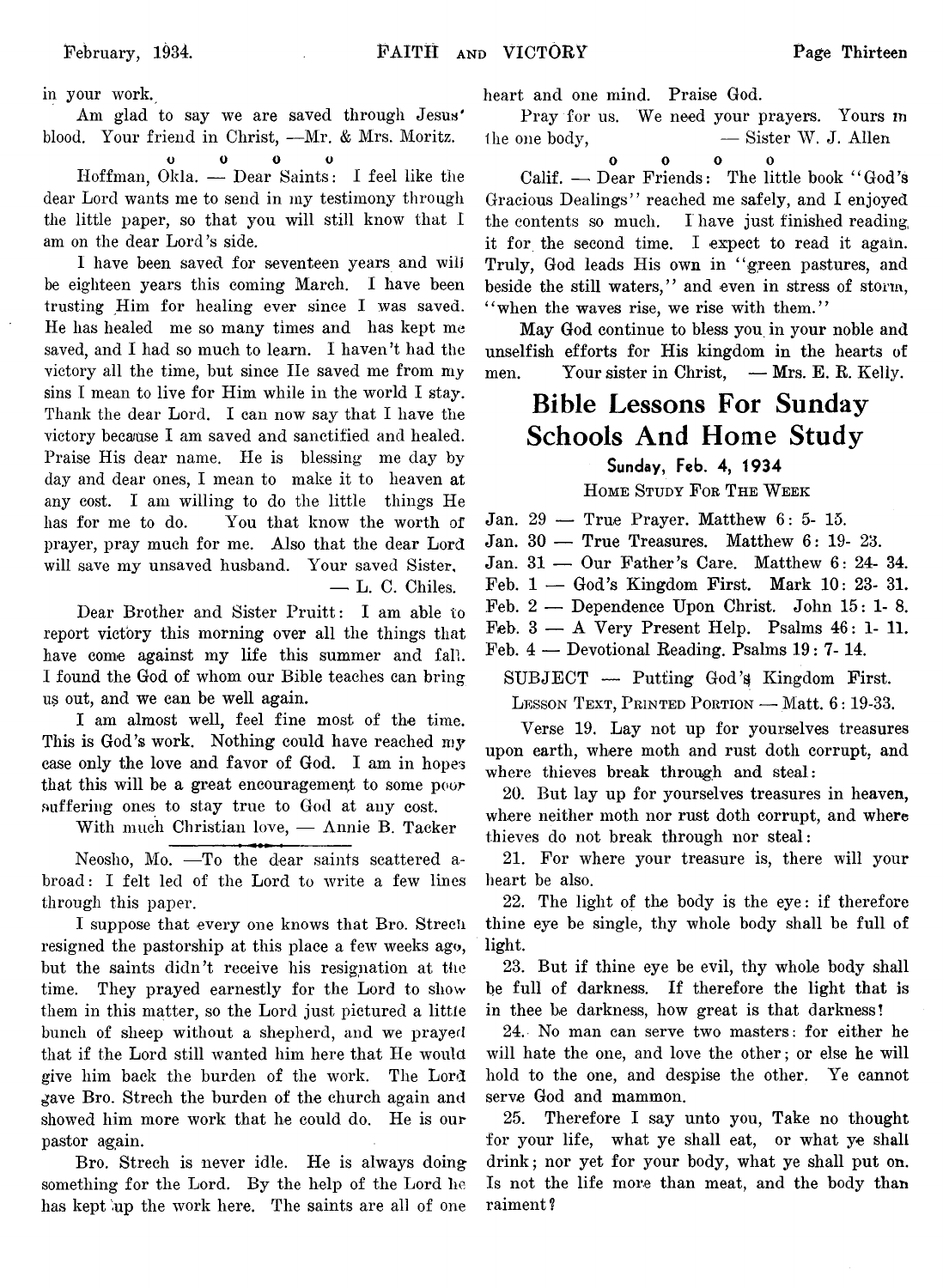26. Behold the fowls of the air: for they sow not, neither do they reap, nor gather into barns; yet your heavenly Father feedeth them. Are ye not much better than they?

27. Which of you by taking thought can add one cubit unto his stature?

28. And why take ye thought for raiment? Consider the lilies of the field, how they grow; they toil not, neither do they spin:

29. And yet I say unto you, That even Solomon in all his glory was not arrayed like one of these.

30. Wherefore, if God so clothe the grass of the field, which to day is, and to morrow is cast into the oven, shall he not much more clothe you, 0 ye of little faith?

31. Therefore take no thought, saying, What shall we eat? or, What shall we drink? or, Wherewithal shall we be clothed?

32. (For after all these things do the Gentiles seek:) for your heavenly Father knoweth that ye have need of all these things.

33. But seek ye first the kingdom of God, and his righteousness; and all these things shall be added unto you.

Memory Verse— But seek ye first the kingdom of God and his righteousness; and all these things shall be added unto you. Matt. 6: 33.

Central Thought—Riches in the Kingdom of heaven.

Practical Truth — Such an implicit trust in Father's care that there is no room for anxiety.

## EXPLANATIONS AND COMMENTS

The way we reckon treasures on earth is: (1) how much personal property you have, (2) how much real estate you have, (3) how much you have in bonds and stocks, (4) how much you have of ready cash in the bank, etc. These things imply laying up for yourselves treasures on earth where you are liable to loss by thieves etc. But the true riches are obtained by salvation through Christ and laying up treasures in heaven by a fully consecrated life expressed by the poet in the following lines:

- " Take my life and let it be consecrated, Lord, to Thee.
- Take my hands and let them move at the impulse of thy love.
- Take .my feet and let them be swift and beautiful for Thee.
- Take my voice and let me sing always, only for my King. ^
- Take my lips and let them be filled with messages from Thee.
- Take my silver and my gold, not a mite would I withhold.
- Take my moments and days, let them flow in endless praise.
- Take my intellect and use every power as thou shalt choose.
- Take my will and make it Thine; it shall be no longer mine.
- Take my heart, it is Thine own; it shall be thy royal throne.
- Take my love, my Lord, I pour at Thy feet its treasure-store.

Take myself and I will be ever, only, all for Thee."

One so consecrated is able to put God's kingdom first and have their treasures laid up in heaven where moth or rust cannot corrupt, nor thieves break through nor steal.

## **Sunday; Feb. 11; 1934.**

#### **H ome Study F or T he W eek**

Feb. 5 — Warning Against Hypocrisy. Matt. 7: 12-20

Feb. 6— Warning Against Insecurity. Matt. 7: 21- 29.

- Feb. 7— Warning Against Indulgence. Daniel 1: 8: 21
- Feb. 8— Warning Against Drunkenness. Isa. 28: 1- 10.
- Feb. 9— Warning Against Lawlessness. Isa. 42: 18- 25.
- Feb. 10—Warning Against Evil Influence. Rom. 14: 13- 23.

Feb. 11— Devotional Reading. Proverbs 2:1-8.

Lesson Text, Printed Portion — Matthew 7: 12-27.

SUBJECT — Timely Warnings *(Temperance Lesson*)

Verse 12. Therefore all things whatsoever ye would that men should do to you, do ye even so to them: for this is the law and the prophets.

13. Enter ye in at the strait gate: for wide is the gate, and broad is the way, that leadeth to destruction, and many there be which go in thereat:

14. Because strait is the gate, and narrow is the way, which leadeth unto life, and few there be that find it.

15. Beware of false prophets, which come to you in sheep's clothing, but inwardly they are ravening wolves.

16. Ye shall know them by their fruits. Do men gather grapes of thorns or figs of thistles?

17. Even so every good tree bringeth forth good fruit; but a corrupt tree bringeth forth evil fruit.

18. A good tree cannot bring forth evil fruit, neither can a corrupt tree bring forth good fruit.

19. Every tree that bringeth not forth good fruit is hewn down, and cast into the fire.

20. Wherefore by their fruits ye shall know them.

21. Not every one that saith unto me, Lord, Lord,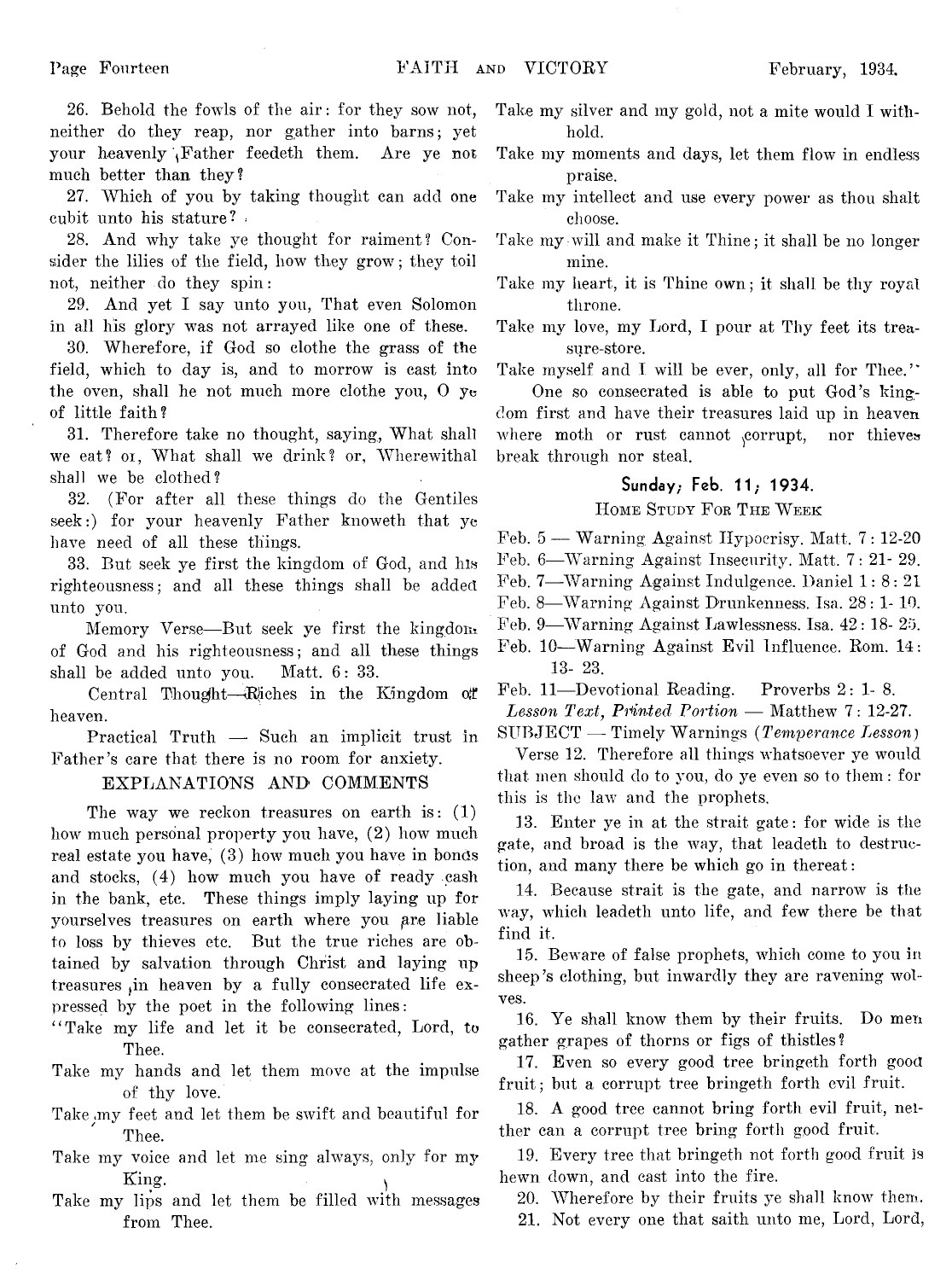shall enter into the kingdom of heaven; but he that doeth the will of my Father which is in heaven.

22. Many will say to me in that day, Lord, Lord, have we not prophesied in thy name ? and in thy name have cast out devils? and in thy name done many wonderful works?

23. And then will I profess unto them, I never knew you: depart from me, ye that work iniquity.

24. Therefore whosoever heareth these sayings of mine, and doeth them, I will liken him unto a wise man, which built his house upon a rock:

25. And the rain descended, and the floods came, and the winds blew, and beat upon that house; and *h* fell not: for it was founded upon a rock.

26. And every one that heareth these sayings of mine, and doeth them not, shall be likened unto a foolish man, which built his house upon the sand:

27. And the rain descended, and the floods came, and the winds blew, and beat upon that house; and it fell: and great was the fall of it.

Memory Verse — Every tree that bringeth not forth good fruit is hewn down and cast into the fire. Matt. 7: 19.

Central Thought  $-$  Obedience to God through re pentance brings one in at the 'strait gate.'

Practical Truth — Wisdom in building on the sure foundation will save from destruction.

#### Suggestions For Teachers

Beginners — Jesus' rule of kindness. Juniors- -Keeping Jesus' law. Intermediate — The truth about alcoholic beverages. Young People and Adults — Drastic methods for a deadly evil.

#### EXPLANATION AND COMMENTS

Verse 12, The Golden Rule; verses 13- 14, The Two Ways; verse 15, The False Prophets; verses 16- 20, The Two Trees; verses 21- 23, The Two Professors, verses 24- 27, The Two Foundations.

Bringing this lesson into a temperance lesson, we give the lesson that application.

A friend of the flesh may be an enemy of the soul. What is worse than to deliver a friend to the drink demon? We have false prophets these days arguing that there are revenues to be gained by the liquor traffic. They come in a false garb or 'sheep clothing,' also a corrupt tree. The liquor traffic is evil and its fruit is evil continually. The good deeds of liquor traffic are corrupt and dishonest, hence its foundation is false and insecure.

#### **Sunday,** Feb. 18, 1934

**H ome Study F or T he W eek**

 $Feb. 12$  — Jesus' Power to Help. Matt. 9: 1-13.

Feb 13 — Jesus Helps a Centurion's Servant. Matt. 8: 5 - 13.

Feb. 14 — Jesus Helps Demoniacs. Matt. 8: 28-34.

- Feb. 15 Prayer and Power. Mark 1: 35-45.
- Feb. 16 Helping in the Name of Jesus. Acts 16: 14 - 18.

Feb. 17 — The Son of God Supreme. Ileb. 1: 1-9.

Feb. 18 — Devotional Reading. Isa. 35: 1-10.

## Jesus' Power to Help.

**Lesson Text, Printed P ortion** — Matt. 9: 1-13.

1. And he entered into a ship, and passed over and came into his own city.

2. And, behold, they brought to him a man sick of the palsy, lying on a bed; and Jesus seeing their faith said unto the sick of the palsy, Son, be of good cheer, thy sins be forgiven thee.

3. And, behold, certain of the scribes said within themselves, This man blasphemeth.

4. And Jesus knowing their thoughts said, Wherefore think ye evil in your hearts?

5. For whether is easier, to say, Thy sins be forgiven thee; or to say, Arise and walk ?

6. But that ye may know that the Son of man hath power on earth to forgive sins, (then saith he to the sick of the palsy,) Arise, take up thy bed and go unto thine house.

7. And he arose and departed to his house.

8. But when the multitude saw it, they marveled and glorified God, which had given such power unto men.

9. And as Jesus passed forth from thence, he saw a man named Matthew sitting at the receipt of custom : and he saith unto him, Follow me. And he arose and followed him.

10. And it came to pass as Jesus sat at meat in the house, behold, many publicans and sinners came and sat down with him and his disciples.

11. And when the Pharisees saw it, they said unto his disciples, Why eateth your master with publicans and sinners?

12. But when Jesus heard that, he said unto them, They that be whole need not a physician, but they that are sick.

13. But go ye and learn what that meaneth, I will have mercy and not sacrifice: for I am not come to call the righteous, but sinners to repentance.

Memory Verse — I will have mercy and not sacrifice: for I am not come to call the righteous, but sinners to repentance.

Central Thought — Jesus saves only the Who